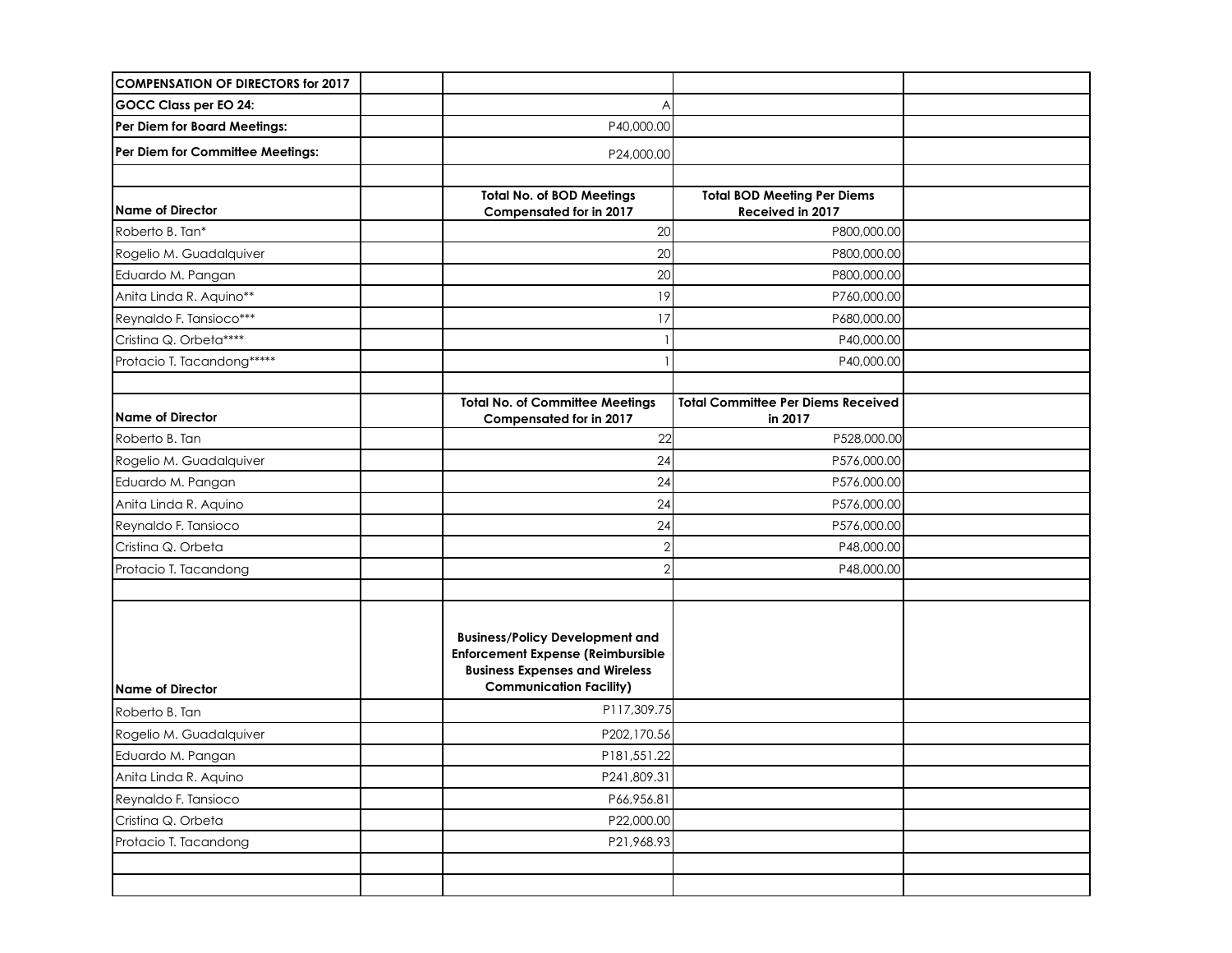|                         | <b>Total Amount of Compensation for</b> | <b>INotes:</b>                                                                        |
|-------------------------|-----------------------------------------|---------------------------------------------------------------------------------------|
| lName of Director       | 2017                                    | Pres. Tan assumed office on 3                                                         |
| Roberto B. Tan          |                                         | P1,445,309.75 February 2017 vice Pres. Orbeta                                         |
| Rogelio M. Guadalquiver |                                         | ** Dir. Aquino assumed office on 7<br>P1,578,170.56 February 2017 vice Dir. Tacandong |
| Eduardo M. Pangan       |                                         | P1,557,551.22  *** Dir. Tansioco assumed office on 24                                 |
| Anita Linda R. Aquino   |                                         | P1,577,809.31 March 2017                                                              |
| Reynaldo F. Tansioco    | P1,322,956.81 only                      | ⊣**** Pres. Orbeta until 2 February 2017                                              |
| Cristina Q. Orbeta      |                                         | P110,000.00  ***** Dir. Tacandong until 19 January                                    |
| Protacio T. Tacandong   | P109,968.93 2017 only                   |                                                                                       |
|                         |                                         |                                                                                       |